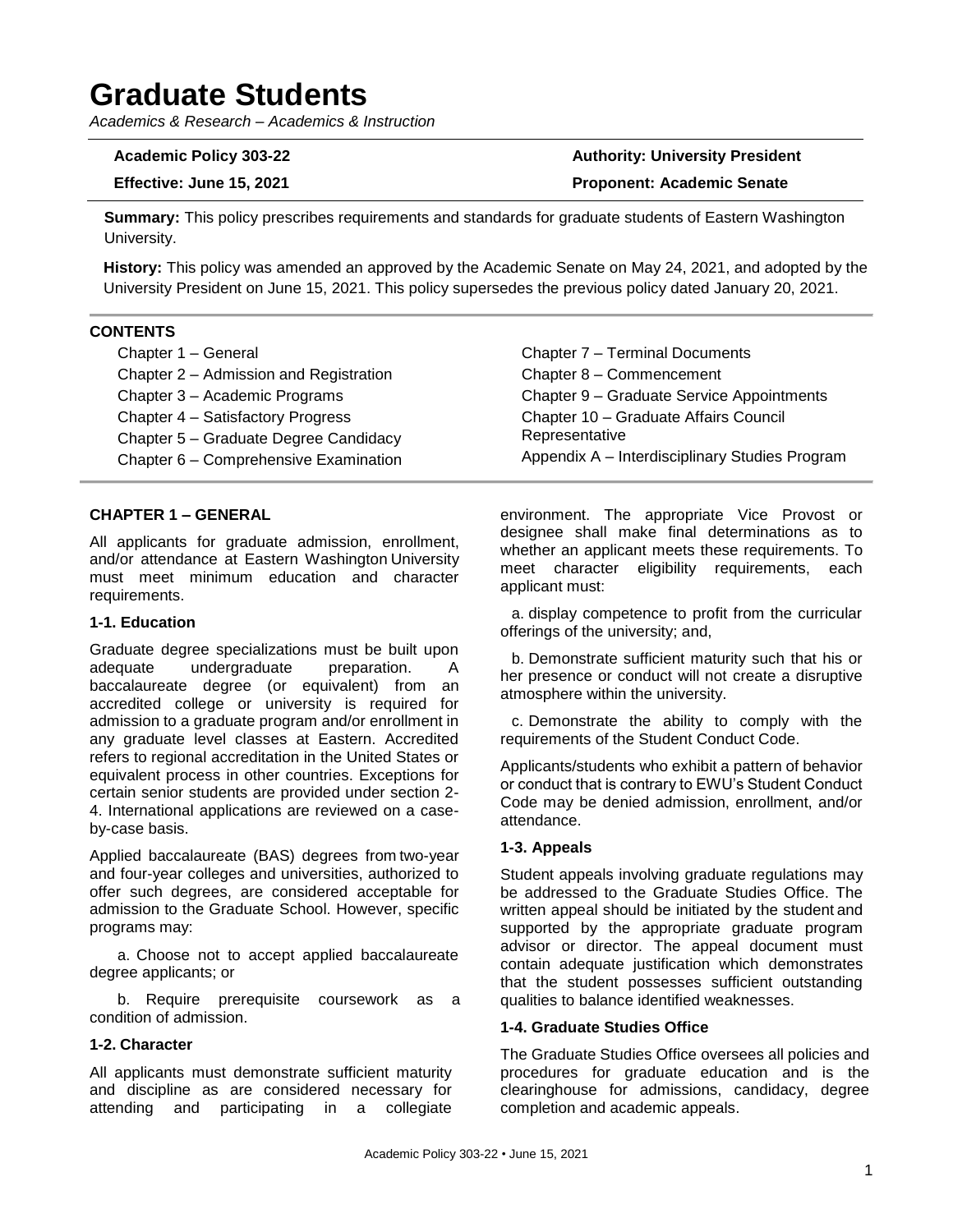# **CHAPTER 2 – ADMISSION AND REGISTRATION**

# **2-1. General**

The Graduate Studies Office coordinates admission for all graduate student applicants. General admission requirements are provided in this policy; however, individual programs may establish individual requirements. The Graduate Studies Office is the final authority for information related to graduate admission and graduate studies.

# **2-2. Admission Requirements**

Admission to a graduate program requires the following:

a. Evidence of scholarly ability as indicated by a minimum grade point average of 3.0 in the last 90 quarter or 60 semester graded credits of postsecondary academic course work. Applicants with earned graduate or professional degrees from appropriately accredited institutions are judged, by their academic accomplishments, to show evidence of student preparedness generally equivalent to these minimum admission standards.

b. A cumulative minimum GPA of 3.0 in all postbaccalaureate course work, if any.

c. English language proficiency (see §2-5).

d. Recommendation of admission by the appropriate graduate program.

e. Approval by the appropriate Vice Provost or designee.

f. If required by the program, acceptable scores from the Graduate Record Examination (GRE), the Graduate Management Admission Test (GMAT), or other standard test.

# **2-3. Scholarly Ability Exceptions**

a. 10% Exception Admission: Up to 10% of the qualified applicants for admission to graduate study may be admitted as exceptions to the requirements listed in §2.2. A degree-offering unit may take into account the following factors as alternative admission criteria for recommendation of admission as a 10% exception:

(1) An applicant's performance in proceeding through an undergraduate degree program:

• An applicant's demonstrated improvement, over time, of his or her grade point average, even though the calculated average might remain below 3.0

• An applicant's satisfactory completion of upper division courses that provide necessary background for graduate study in the discipline.

(2) Interview(s) of the applicant by the departmental admission committee:

• An applicant's demonstration of qualities such as maturity, motivation and commitment to graduate study

• An applicant's description of additional qualifications for programs which seek to attract students with professional experience as well as academiccredentials.

- (3) Written and oral recommendations from persons who are qualified to evaluate the applicant's academic record, relevant experience or academic potential.
- (4) A portfolio of the applicant's work which demonstrates productivity and expertise relevant to the discipline.
- (5) Scores on relevant standardized tests.

b. Weights given to the various factors under section 2-3a as justifications for recommending 10% exception admission may vary among academic units.

c. Special Clienteles: Upon approval of the Student Achievement Council, programs serving special clienteles may be exempted from the GPA requirement defined in section 2-2a. Alternative and demanding admission standards will be established for the exempted programs.

d. Professional Experience: Applicants with at least 10 years of increasingly responsible professional experience in a field directly related to the graduate program to which they seek admission may be considered for regular admission to Graduate Studies. These applicants must have a baccalaureate degree from a regionally accredited university and must meet the following requirements:

- (1) Submit transcripts showing a minimum grade point average of 3.0 in the last 90 quarter or 60 semester graded credits of postsecondary academic course work; or submit satisfactory scores on the GRE, GMAT or other approved test.
- (2) Submit to the academic unit offering the program an essay demonstrating critical thinking skills; or submit a statement of intent demonstrating a level of knowledge and intellectual maturity appropriate to the proposed field of graduate study; or submit to the academic unit offering the program evidence of professional success in a field relevant to the proposed area of study.

e. Applicants for admission under the professional experience provision must work closely with the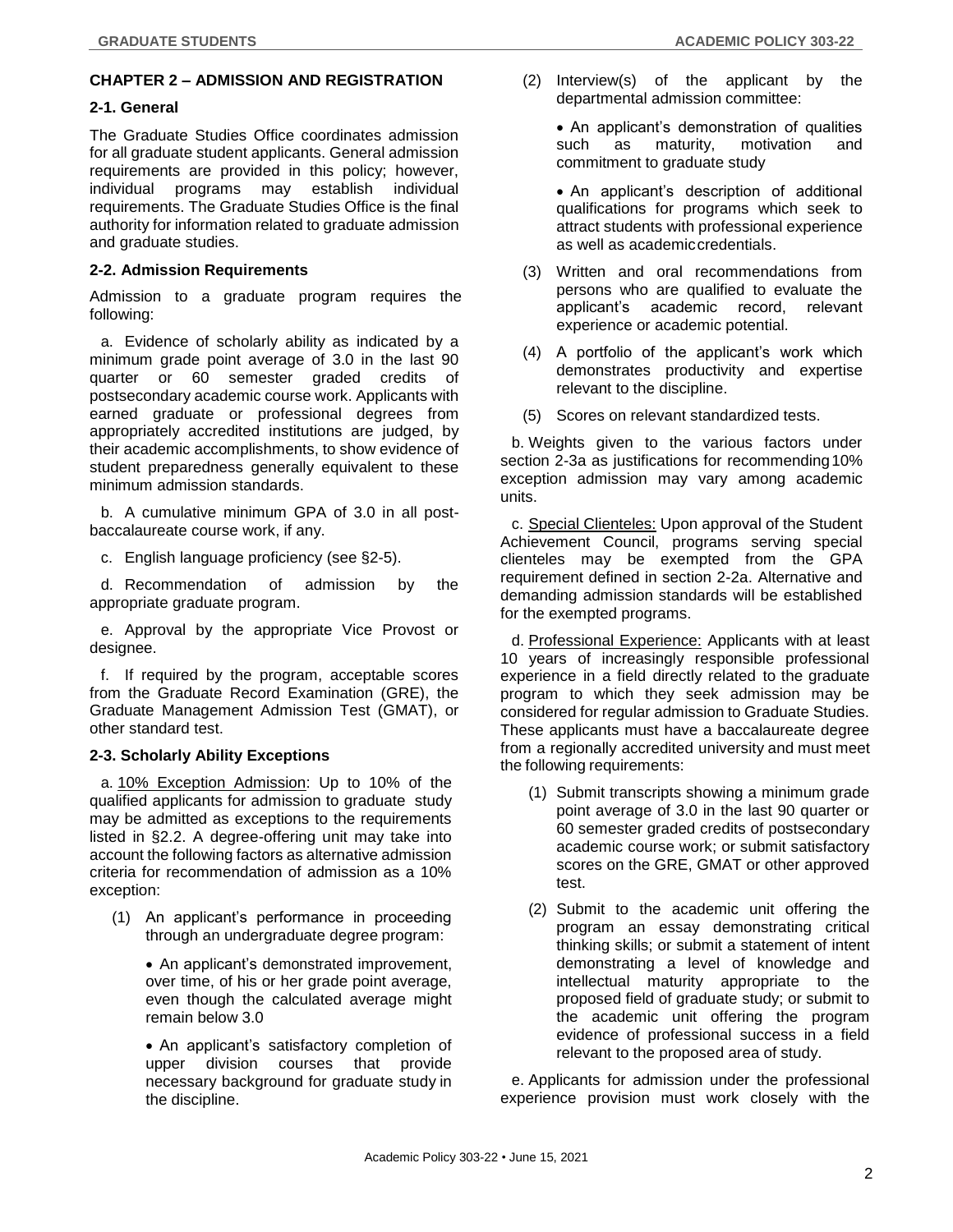program advisor or director to ensure that all required materials are received and reviewed. Any recommendation for admission under this provision must come from the academic department or program to the Graduate Studies Office. Additional details related to this program may be provided in the Annual Catalog.

# **2-4. Undergraduate Enrollment / Admissions**

a. Undergraduate students with senior standing may enroll in 500-level graduate courses subject to the following provisions:

- (1) A minimum cumulative GPA of 3.25
- (2) Permission of the chair or designee of the department offering the course
- (3) Permission of the appropriate Vice Provost or designee

b. Applying Credits to a Graduate Program: Graduate courses taken as an undergraduate may be applied to a graduate degree program at Eastern subject to the following provisions:

- (1) Such courses cannot be applied to the student's undergraduate education.
- (2) Prior permission of the appropriate Vice Provost or designee.
- (3) Applying such courses to a graduate program is subject to all other graduate regulations, including a limitation of 12 credits which may be applied toward a degree program before admission to the program.
- (4) Courses similarly taken for "graduate credit" at other institutions may also be applied to graduate degree programs at Eastern, subject to all other graduate regulations.

c. Admission to Graduate Program: Undergraduate students may not be formally admitted into a graduate program until they finish their undergraduate degree. Permanent exceptions to this policy, for example to allow 3+2 programs in which a student is simultaneously finishing an undergraduate degree and doing graduate work, may be requested by graduate programs through request to the Graduate Affairs Council (GAC); the list of eligible programs is maintained by Graduate Studies. All of the usual requirements of the graduate program apply. Only courses completed before baccalaureate degree completion that have been previously designated as for 'graduate credit' may be applied to a graduate degree program.

# **2-5. English Language Proficiency**

Students, whose first language is not English or who

did not graduate with a bachelors, masters, or equivalent degree from an accredited institution where English was the language of instruction, are required to submit English language test scores. All applicants must meet all other admission requirements in addition to the English language proficiency (ELP) requirement in order to be admitted.

a. The ELP requirement may be satisfied by submitting an official score report showing any of the following English language test scores.

|                          |            | <b>TOEFL TOEFL</b> | <b>PTF</b>     |     |
|--------------------------|------------|--------------------|----------------|-----|
| Test                     | <b>PBT</b> | iBT                | Academic IELTS |     |
| <b>Minimum</b><br>Score  | 550        | 80                 | 59             | 6.0 |
| Recommended 580<br>score |            | 92                 | 63             | 7.0 |

- 1. An applicant who does not meet the**minimum score** will not be considered admissible by the Graduate Studies Office.
- 2. Graduate Studies does not offer conditional admissions.
- 3. An applicant who has attained the **recommended score** has satisfied Graduate Studies' ELP requirement.
- 4. An admitted applicant below the **recommended score** will be required to enroll in and successfully complete EWU's Academic English Program (AEP).
- 5. Individual Graduate programs may require a higher minimum English language test score for admission than listed above with the approval of the Global Programs Academic Council and the Graduate Affairs Council.

# **2-6. Graduate Certificate Programs**

The prerequisites and general criteria of eligibility for admission to any graduate certificate program include:

a. An earned baccalaureate degree or its equivalent from a regionally accredited college or university. International applications are reviewed on a case-bycase basis.

b. Minimum grade point average, minimum TOEFL scores, standardized test scores as set by each program; whether or not certificate courses may be counted towards a related master's degree program and other similar criteria as part of the application.

c. Graduate students who are currently enrolled in a graduate program of study leading to a degree, and who wish to pursue a simultaneous graduate certificate within Graduate Studies must inform the program coordinator of the certificate program in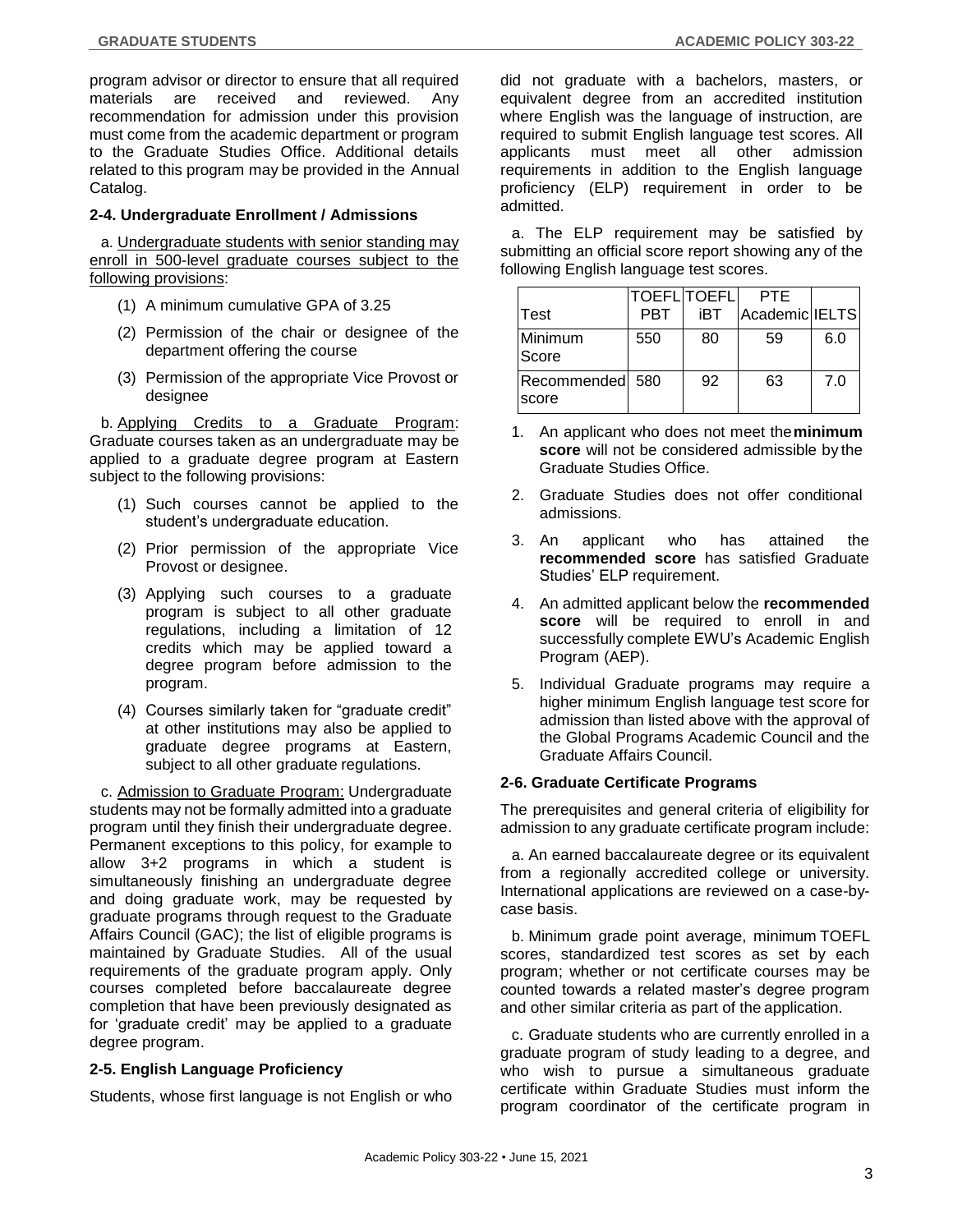question and the Graduate Studies office.

d. An application for Graduate Studies is required. Students who are currently enrolled in Graduate Studies and who wish to pursue approved graduate certificate programs must apply for admission to such programs before one-half of the required credits are completed. The appropriate Vice Provost or designee, upon request by the certificate program coordinator, may grant exceptions to this policy. Certificate-seeking graduate students who are not currently enrolled in a master's program will be admitted into a separate classification within the Graduate Studies, as "Certificate Graduate" students, as defined by the Graduate Affairs Council. The Graduate Studies Office will note successful completion of a certificate program on the student's transcript upon completion.

e. A maximum of 40% of the credit hours towards any certificate program may be accepted as transfer credit per the approval of the certificate program director.

f. Students pursuing a graduate certificate will be required to meet the same academic requirements as those defined for degree-seeking students.

A Certificate Graduate student may enroll on either a part-time or a full-time basis, as determined by the certificate program coordinator. Students enrolled on a full-time basis will have access to many of the same campus services as other full-time graduate students.

They also may be considered for merit-based financial aid by the department or program, as well as for need-based financial aid by the Financial Aid Office pursuant to Federal regulations, but at a reduced priority compared to degree-seeking students.

# **2-7. Registration**

Requirements for class registration may vary between classes and between students.

### **2-8. Non-matriculated Students**

Students who have earned a bachelor's degree or higher from an accredited institution may apply for non-degree (non-matriculated) graduate enrollment. The following restrictions apply:

a. Enrollment is restricted to 500 level courses, or below, subject to both program and instructor approval. Enrollment also is subject to any course or program pre-requisite requirements.

b. Non-degree students are eligible to enroll for up to one year (renewable), and are **not** eligible for financial aid.

c. Non-degree seeking graduate students pay graduate tuition.

d. Non-degree status is not available for anyone holding an F-1 visa status nor will non-degree applicants be issued an I-20 by the EWU Graduate Studies Office.

Non-degree graduate status is intended for students who do not wish to pursue a graduate degree, or a graduate certificate, and is not to be used for probationary status for those seeking admission to graduate studies. However, students may apply at any time for an advanced degree by following the requirements for admission to graduate studies.

The restriction on 12 pre-admission credits and the six-year time-limit to complete a degree apply toany credits earned before admission to a graduate degree program.

Enrollment as a non-degree-seeking student does not guarantee admission to graduate studies. Anyone seeking undergraduate non-degree enrollment must apply separately through the Undergraduate Admissions Office.

# **CHAPTER 3 – ACADEMIC PROGRAMS**

# **3-1. Program Requirements**

Each graduate program at the University has specific requirements related to curriculum, course levels, credits, exams, thesis and similar items. Many of these program requirements are outlined in the annual Catalog. Additional and/or revised program requirements may be found in quarterly announcements or other publications, or through EagleNet, Records and Registration, or the university website. The graduate catalog, however, should be considered the definitive source of specific program requirements.

# **3-2. Exceptions**

Students may request exceptions to program requirements through the academic department chair, the graduate program director, the Academic Appeals Board, or the appropriate Vice Provost or designee– depending on the nature of the exception requested.

a. The Academic Appeals Board will consider graduate student requests for exceptions related to previous graduate credit (see section 3-3).

b. The appropriate Vice Provost or designee will consider student appeals of graduate policies and procedures (also see section 1-3).

c. All appeals of academic requirements must be brought first to the department chair or program director.

# **3-3. Transfer Credits**

a. Students may include in a graduate degree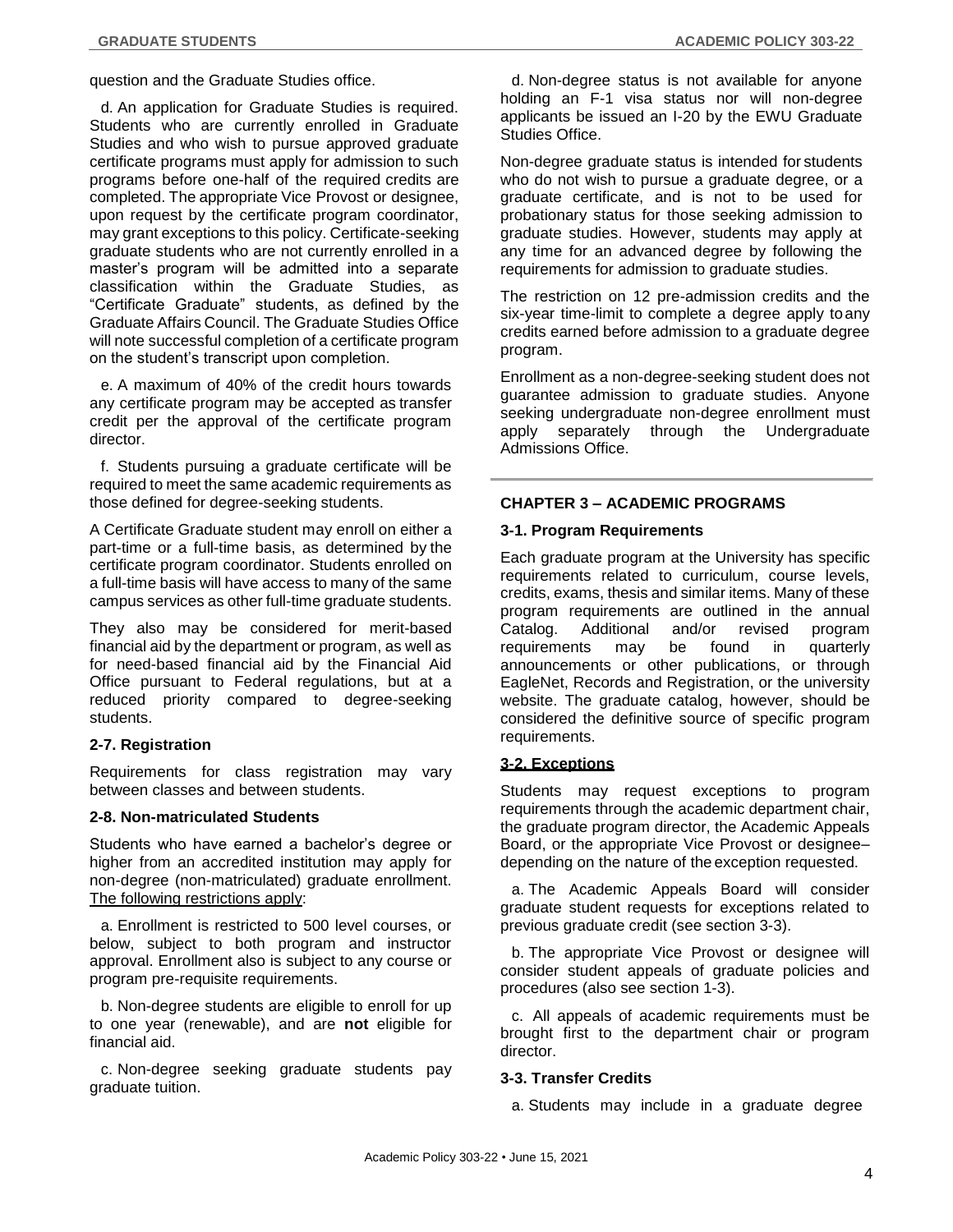program, from any regionally accredited college or university, a maximum of 12 quarter or nine semester department- or program-approved pre- admission credits not used toward an undergraduate degree.

b. Exceptions to this policy can be made by the Academic Appeals Board in rare and special circumstances. Request for exceptions must be made in writing by the student and the program advisor to the Academic Appeals Board. However, in no case may credit be granted for experiential learning which occurred before the student's matriculation into the graduate degree program.

(1) To request a reconsideration of a denial, an interview with the Academic Appeals Board must be scheduled at which the student and program advisor appear together to present their case.

(2) Permanent exceptions which have previously been granted by the Graduate Affairs Council include:

(a) With program approval, Master of Social Work degree students completing their first year of graduate study elsewhere may be admitted directly into the second year of the two-year MSW program with the stipulation they complete at least 50% of the required total program credit requirements at Eastern Washington University.

(b) Students admitted to the Master of Education degree program in French (Nice program only) may apply 15 pre-admission quarter credits toward the required 48 quarter credits.

(c) With program approval, Master of Arts in International Business and Economics degree students at the University of Applied Sciences Schmalkalden (FhS) in Schmalkalden, Germany will transfer into Eastern Washington University (EWU) 24 quarter credits from this MA program into the Master of Business Administration (MBA) program at EWU. These students will complete 24 quarter credits at EWU to complete the requirements for the EWU MBA degree.

(d) With program approval, students in the Ed.S. in School Psychology Re- specialization Program may transfer into Eastern Washington University (EWU) up to 50% of the total program credits required at Eastern Washington University. These credits are exempt from meeting the 6-year time-limit described in section 4-3.

c. Graduate credit may be granted for internships, field experiences and clinical practices that are an integral part of the graduate degree program. Credit may not be granted for experiential learning which occurred before the student's matriculation into the graduate degree program. Unless the graduate student's faculty advisor structures the current learning experience and monitors and assesses the learning and its outcomes, no graduate credit is granted for current learning experiences external to the student's formal graduate program.

# **3-4. Minimum Credit Requirements**

The minimum credits needed to complete a graduate degree are as follows:

| <b>Educational Specialist</b>                         | 90 qtr cr  |
|-------------------------------------------------------|------------|
| Master of Science                                     | 48 gtr cr  |
| Master of Education                                   | 49 qtr cr  |
| Master of Business Administration                     | 44 gtr cr  |
| Master of Arts                                        | 48 gtr cr  |
| Master of Public Administration                       | 60 qtr cr  |
| Masters of Professional Accounting                    | 36 qtr cr  |
| Master of Fine Arts                                   | 72 gtr cr  |
| Master of Urban & Regional Planning                   | 72 qtr cr  |
| Master of Social Work                                 | 90 gtr cr  |
| Master of Social Work - Advanced<br>Standing          | 51 gtr cr  |
| Master of Occupational Therapy                        | 81 sem cr  |
| Master of Occupational Therapy -<br>Advanced Standing | 46 sem cr  |
| Doctor of Physical Therapy                            | 108 sem cr |

Newly proposed graduate programs (certificates or Masters) at EWU must have credit loads commensurate with comparable graduate degree programs in the discipline at other institutions.

# **3-5. Multiple Master's Degrees**

Students who have earned one master's degree may be awarded another master's degree when they have completed the requirements for the second degree as set forth in the Graduate Catalog. Students must meet all of the requirements of the second master's degree including course work, tests, thesis, foreign language, experience, age of credits, departmental recommendations, and other requirements as specified. Students may apply a maximum of 12 department/program credits from one master's degree or degree program to a second or additional master's degree.

# **3-6. Dual Master's Degrees**

Students who enroll in the Master of Public Administration degree program may choose the dual degree option with any one of three other programs: the Master of Business Administration, Master of Urban and Regional Planning or Master of Social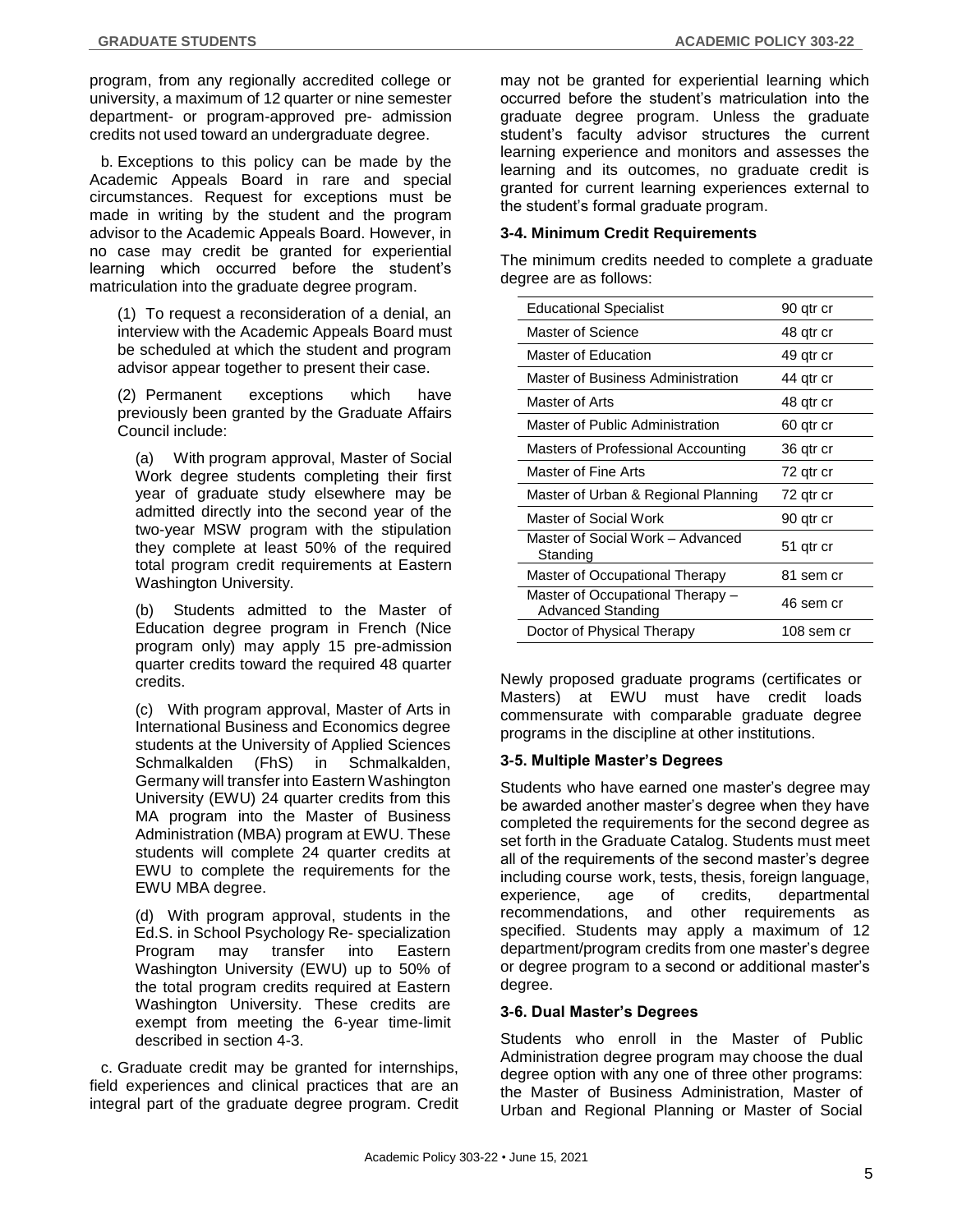Work. Upon the completion of specified requirements for each of the degree programs, the student will be granted two master's degrees.

# **3-7. 3+2 and 4+1 Undergraduate/Graduate Programs**

A 3+2 or 4+1 program allows undergraduate students to be recommended for admission and to begin coursework for a graduate program before completing their final year of their undergraduate degree. The sum total of credits of undergraduate and graduate credits for such a program must not be fewer than combined state requirement for a bachelor and master degree (under WAC 250-61- 050). Such programs must have credit loads commensurate with comparable graduate degree programs in the discipline at other institutions. Students are not admitted to the graduate program until they have completed the minimum state requirement for a bachelor's degree and the degree has been awarded. Graduate level coursework used toward the bachelor's degree cannot be counted toward the graduate degree.

All 3+2 programs must be approved by GAC CPAC and request an exception to Academic Policy 303-22, 2-4c.

# **CHAPTER 4 – SATISFACTORY PROGRESS**

#### **4-1. Academic Standards, Probation & Dismissal**

a. Graduate students must maintain a cumulative

3.0 GPA in all courses completed since admission to graduate studies at EWU.

b. Students who fall below a cumulative 3.0 GPA will be placed on probation.

c. The Graduate Studies Office shall provide written notification of placement on probationary status to both the student and the student's graduate program director.

d. The student has the right to appeal to the department program advisor on any action taken with respect to this probationary process.

e. One quarter is allowed to restore the cumulative GPA to the minimum 3.0.

f. Faculty of the department offering the degree, with the approval of the Graduate Studies Office, may extend the probationary period by one quarter, when warranted by special circumstances.

g. Students on probation may not be advanced to candidacy or schedule their comprehensive exams.

h. Students unable to restore their cumulative GPA to 3.0 or above in the additional quarter of probation shall be terminated from the program.

i. Individual departments/programs may have requirements that are more restrictive. Such requirements supersede those stated here.

j. Students who have been academically dismissed from a graduate program may reapply for admission. In addition to the application for readmission to graduate studies and meeting all admission requirements specified by the program, applicants who have been dismissed must also submit a written petition to the program stating their readiness to pursue the degree and addressing the circumstances that led to dismissal. Applicants who are then readmitted will be allowed to register for one quarter only. At the end of the initial quarter, continuation is contingent upon recommendation from the program and the approval of the appropriate Vice Provost or designee. Students who have been readmitted will have up to two quarters to return to good academic standing with a cumulative graduate GPA of at least 3.0. Extensions of probationary status may be approved on the written recommendation of the program and with the approval of the appropriate Vice Provost or designee. Students who are not recommended for continuation are not eligible for one year to reapply for admission to graduate studies. [*§ 6.5 verbatim*]. Re-application does not guarantee readmission.

# **4-2. Coursework Requirements**

a. Program requirements shall not be satisfied with any course credit in which a grade below C is earned. Only two courses in a student's degree program may be below a grade of B-. Repeating courses for which a grade of less than B- was received does not negate this rule. Individual departments/programs may have requirements that are more restrictive; such requirements would supersede those stated here.

b. Students are expected to successfully complete courses for which they register. The record of any student with more than two no-credit (NC) grades in their program will be reviewed by the program advisor with possible termination of the program as a consequence.

c. Pass/No Credit grades are utilized only in designated graduate level courses. The P/NC grade is mandatory for all students enrolled in courses so designated by departments. Students may count P/NC graded courses in their graduate degreework, but they must complete at least 75% of the quarter credits required for the program as graded work. Upper division courses (300-400) with P/NC grades cannot be included as part of a graduate degree program.

d. At least 75% of the total credits for a graduate degree must be at the 500 level or above. No 300 level courses may be included in a graduate degree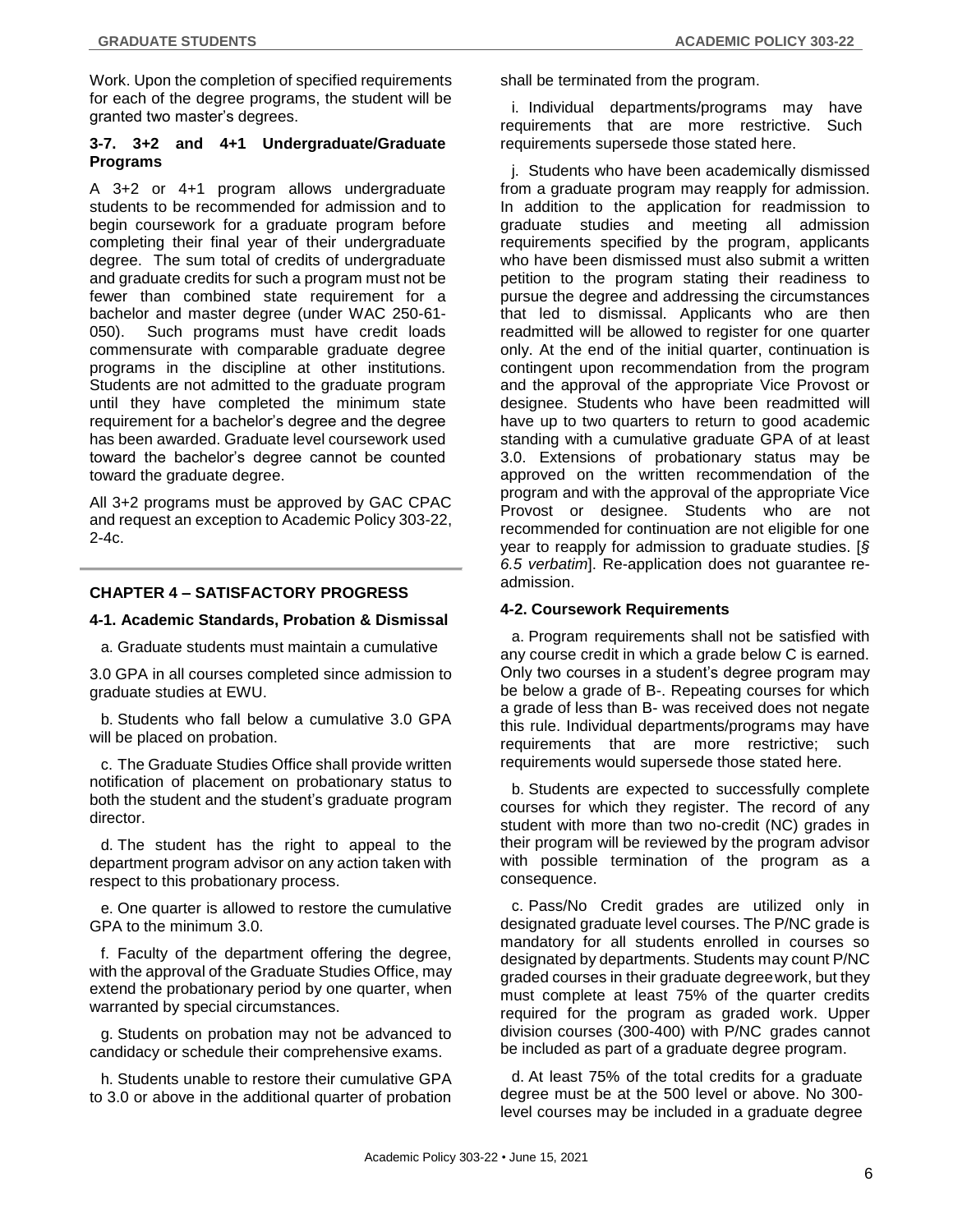program without prior approval of the appropriate Vice Provost or designee. No more than one 300 level course (a maximum of five quarter credits) shall be included in any graduate degree program. Two types of 300-level courses will be considered for approval: (a.) support courses from outside of the major discipline, or (b.) support courses not available through Eastern Washington University. In either case, such exceptions must be justified, in writing, by the degree program director to the appropriate Vice Provost or designee. Doubtful cases may be referred to the Graduate Affairs Council by the appropriate Vice Provost or designee. (see appendix A for Interdisciplinary Studies program)

e. Three-fourths of the minimum credits required for the specific degree program must be earned in approved courses offered by EWU. The remaining credits may consist of approved credits from other accredited institutions.

f. No more than one-half of the minimum number of credits required for the degree may be counted toward the graduate degree program before the total program is planned and the Application for Degree Candidacy form submitted (also see chapter 5).

g. Distance-delivered courses numbered 400 or above and offered by accredited institutions as graded courses and part of a graduate program of study may be included in a graduate degree program at the discretion of the program/department.

h. No more than one 597 workshop course may be included in a graduate degree program, for a maximum of three credits.

# **4-3. Program Time Limits**

a. Time limit: All academic requirements, including course work, thesis and final examinations, must be completed within a six-year time period. The six- year period is based on academic terms.

The start term for the six-year period is the EWU academic term corresponding to the completion date of the earliest course being included as part of the degree program. If the student completed the first course between EWU academic terms, the next term will be considered the start term (e.g. for a first course completed in late August, the start term would be fall). The student's admission status at the time the first course was taken is irrelevant in determining the start term. A student's start term may be a Summer Term.

The end term is the corresponding term six years after the start term (e.g., for a start term of fall 2004, the end term is fall 2010).

# a. Readmission

Admitted students who fail to complete the degree within the six-year period will be dropped from the

program. Dropped students must apply for readmission to the degree program with evaluation of all credits taken to date and must pay the application fee.

The six-year time period applies equally to readmitted students; courses falling outside the sixyear time relative to a readmitted student's new intended end term are expired and may not be counted toward the degree.

# **4-4. Degree Progress**

Graduate students are expected to make efficient progress toward their degree. Those with attempted credits on their record at or above 150% of the minimum number of credits required for their program will be prevented from registering until they have met with their academic advisor and established a revised plan for program completion, specifying a new graduation term. This planmust be submitted with the written support of the student's academic advisor and approved by the appropriate Vice Provost or designee in order for the student to register.

### **4-5. Degree Completion, Minimum Enrollment, and Use of University Resources**

During the six-year period allowed for degree completion, students who are using University resources (e.g., faculty consultation, laboratories, some library resources, scheduling and completing final oral examinations and so on) must register for a minimum of two (2) credits. If summer is the final term, the student must register for a minimum of one (1) credit.

In the term of the final oral examination, students must be enrolled for a minimum of two (2) credits.

# **4-6. Research Requirement**

Proof of competence in research is required of all graduate degree candidates.

# **CHAPTER 5 – GRADUATE DEGREE CANDIDACY**

# **5-1. Candidacy**

The program specified on the candidacy form constitutes the graduation requirements for the student.

Advancement tograduate degree candidacy requires the following:

a. Admission to a graduate program.

b. Completion of at least 15 credits of graded graduate course work, at least 10 of which must be at the 500 level, but no more than 50% of the course work required for the degree.

c. Maintenance of at least a 3.0 cumulative post-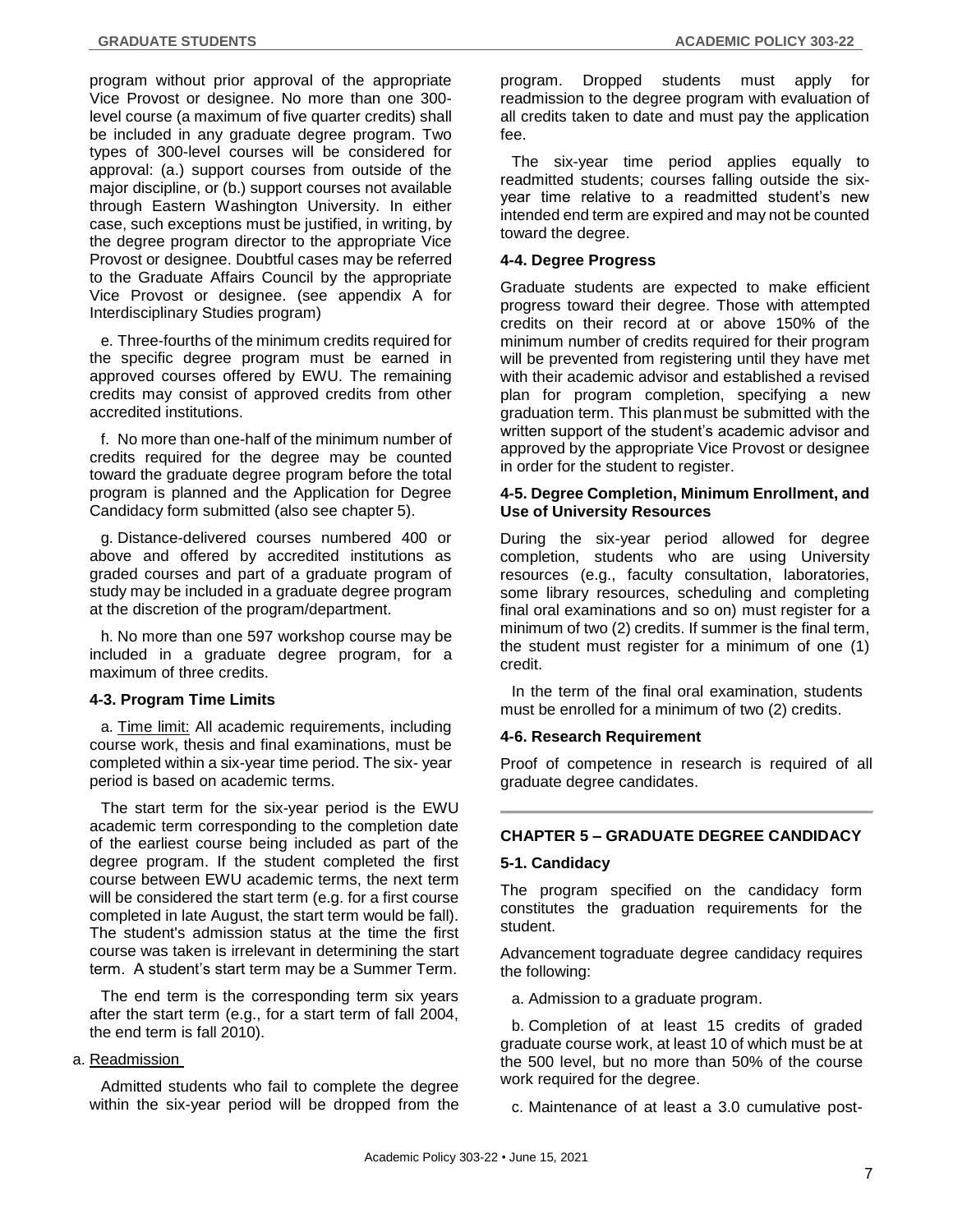#### baccalaureate GPA.

d. Submission of the Application for Degree Candidacy form to the Graduate Studies Office, specifying a graduate degree study program approved by the major department. This program, at the student's option, may be based on either current requirements or those in effect at the time of admission. The form must be submitted before the student has completed one-half of the minimum credits unless program requirements allow submission after the mid-point of the student's program. All applications for graduate degree candidacy must be submitted no later than the first Friday of the term before anticipated graduation unless special permission is granted by the appropriate Vice Provost or designee.

If any changes to the list of courses identified on the candidacy form occur after advancement to candidacy, students must submit a Candidacy Contract Change form to the Graduate Studies Office that has been signed by their advisor(s).

e. Successful field experience as required by specific degree programs.

f. Approval of the appropriate Vice Provost or designee.

g. No application for degree candidacy that includes courses in a proposed substantive program revision will be approved until the Graduate Affairs Council has reviewed and approved the substantive program revision. *Substantive* here means a change in any core requirements, changes affecting an entire cohort or group of students or changes to more than 20% of the minimum credits for the degree program.

# **5-2. Graduate Degree Committee**

As part of the candidacy process, a graduate degree committee is appointed. The primary responsibilities of graduate committees are:

a. Counsel candidates in their study program;

b. Direct and supervise candidates' research;

c. Direct candidates in preparing for the comprehensive examination; and

d. Arrange, conduct and appraise the comprehensive examination.

If the chair or internal member of a graduate degree committee is changed after a student has been advanced to candidacy, the individual initiating the request for change must submit a Change of Graduate Committee form to the Graduate Studies Office, including a brief explanation of the rationale for the change and bearing the signatures of (1) the student, (2) the original chair and/or internal member of the graduate degree committee, (3) the replacement chair and/or internal member of the graduate degree committee, (4) the department's graduate program director and (5) the department chair. If any person whose approval is required objects to the proposed change(s) and refuses to sign, he or she must explain the rationale for the objection in a memo to the appropriate Vice Provost or designee, who is responsible for making the final decision.

# **CHAPTER 6 – COMPREHENSIVE EXAMINATION**

The candidate must complete a comprehensive examination.

Each department or interdepartmental program is expected to organize comprehensive examination experiences that demonstrates mastery and best reflect the discipline. Each department or interdepartmental program must have written policies and procedures describing the comprehensive examination requirements, approved in advance by the Graduate Affairs Council and the appropriate Vice Provost or designee and published in the catalog. Approved plans may become effective in the term after approval, pending catalog publication. Total time for a graduate program's comprehensive examinations in whatever combination should not exceed six hours.

Departments must have on file with the appropriate Vice Provost or designee an updated list of faculty eligible to serve on graduate committees for comprehensive examination purposes.

If comparable graduate programs in the discipline do not require a specific comprehensive examination, departments may request the omission of this requirement from specific degree programs. At the time of program proposal, said departments must demonstrate that the overall educational experience achieves mastery in the absence of a comprehensive examination.

The third member of the graduate student's final comprehensive examination committee is the graduate affairs council representative (GCAR) (303- 26 Chapter 2) who shall be appointed as described in the department's or program's comprehensive examination requirements as approved by the Graduate Affairs Council and the appropriate Vice Provost or designee. Regardless of the examination experience, the committee will be chaired by a faculty member from the student's academic specialization and normally will consist of two other members, one of whom will be from an area outside the student's discipline. The role of this latter person is to assure, to the best of his or her ability, that an examination commensurate with the awarding of a graduate degree is being administered. It is the responsibility of each academic department to assure that adequate numbers of its faculty are available to serve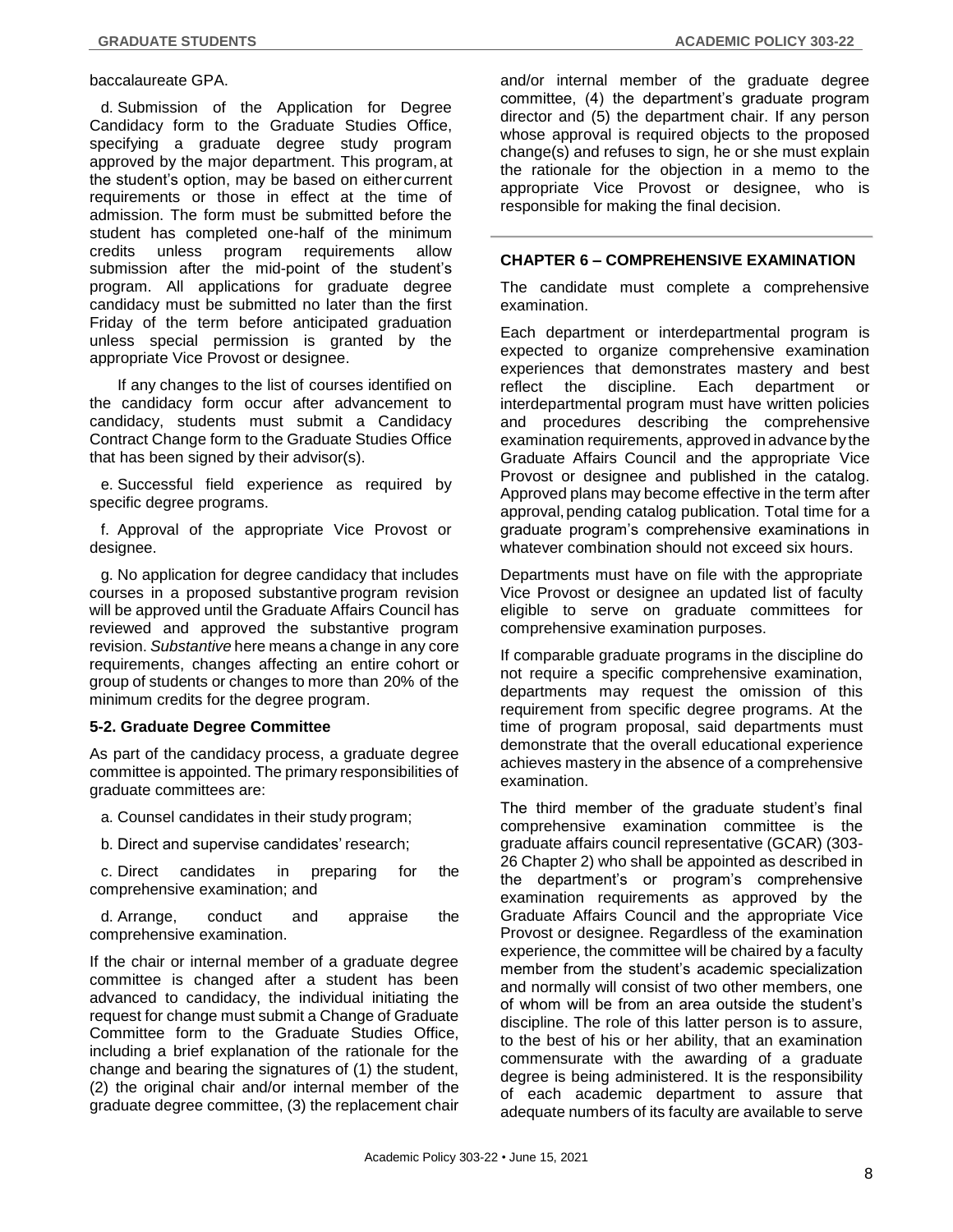### in this important task. (See chapter 10)

Comprehensive examinations must include one or more of the following: an oral examination, a written examination, a thesis defense, a portfolio, or a research report defense. An oral examination, a thesis defense or a research report defense is normally conducted in a face-to-face setting. Exceptions must be approved by the appropriate Vice Provost or designee**.** Except in the case of a written examination, all comprehensive examinations are open to the public and must be announced to the student's academic unit(s) at least one week before the exam and must occur during the final term of the student's program. Only the members of the graduate degree committee decide the outcome of the examination.

Comprehensive examinations must be completed by the dates designated in the University calendar.

If a thesis, research report or other terminal document is part of a student's graduate program, that requirement must be completed before the comprehensive examination. The Terminal Research Approval form must be signed by the student's committee chair and internal member to indicate that the thesis, research report or other terminal document has progressed to the point that it can easily be completed within 10 working days or the end of the term, whichever comes first. The Terminal Research Approval form must be received by the Graduate Studies Office before the candidate may schedule a final comprehensive examination.

A comprehensive examination cannot be scheduled for students with an incomplete (X) grade in any course in their degree program, current course work excepted. Student and faculty signatures on the Terminal Research Approval Form indicate their confirmation that there are no X grades.

Students who successfully complete their comprehensive examination must meet any outstanding degree requirements within one term of the exam or be assessed a late completion fee equal to the cost of one-half of one resident graduate credit for purposes of degree checkout and degree posting. Post-examination internships required for degree completion are excluded. If the student does not complete outstanding degree requirements by the end of one term, the late completion fee will be assessed for each term in which the pending course work remains incomplete.

It is the candidate's responsibility to schedule the comprehensive examination at a time agreeable to committee members and to notify the Graduate Studies Office at least ten working days before the examination date.

The Graduate Studies Office and/or the graduate

program director of the relevant department notifies all participants of the time and place of the examination.

The comprehensive examination is conducted by the chair of the candidate's committee. Written examinations may be conducted by the departmental graduate director for the student's program.

Questions in the comprehensive examination will be based upon the candidate's research, internship experience and/or areas of study.

The time for an oral examination should not exceed two hours, and written exams should not last more than six hours. The total time for all elements of the comprehensive examination experience should not exceed six hours. The nature of further examination, if required, is determined by the committee.

Whether the candidate is successful, unsuccessful or not yet fully qualified is the decision of the committee.

All comprehensive examination decisions must be communicated in writing by the committee chair to the student, the graduate program director of the department(s) involved and the Graduate Studies Office.

Criteria for retaking comprehensive examinations:

a. Students may not schedule a second comprehensive examination in the same term in which they failed the first scheduled examination.

b. A second comprehensive examination will be scheduled only on the recommendation of the major department after departmental consultation with the original examination committee.

c. Failure to complete satisfactorily the second examination will terminate the student's program, subject to appeal to the appropriate Vice Provost or designee.

#### **CHAPTER 7 – TERMINAL DOCUMENTS**

#### **7-1. Research Quality**

The quality of the research in a terminal document is the joint responsibility of the candidate and the candidate's committee.

#### **7-2. Formats & Style Requirements**

a. Academic units offering a graduate degree program will identify any terminal document required for degree completion.

Written appeals of this policy will be considered on a case-by-case basis by the appropriate Vice Provost or designee.

b. The expectations and standards for terminal documents must be defined by each academic unit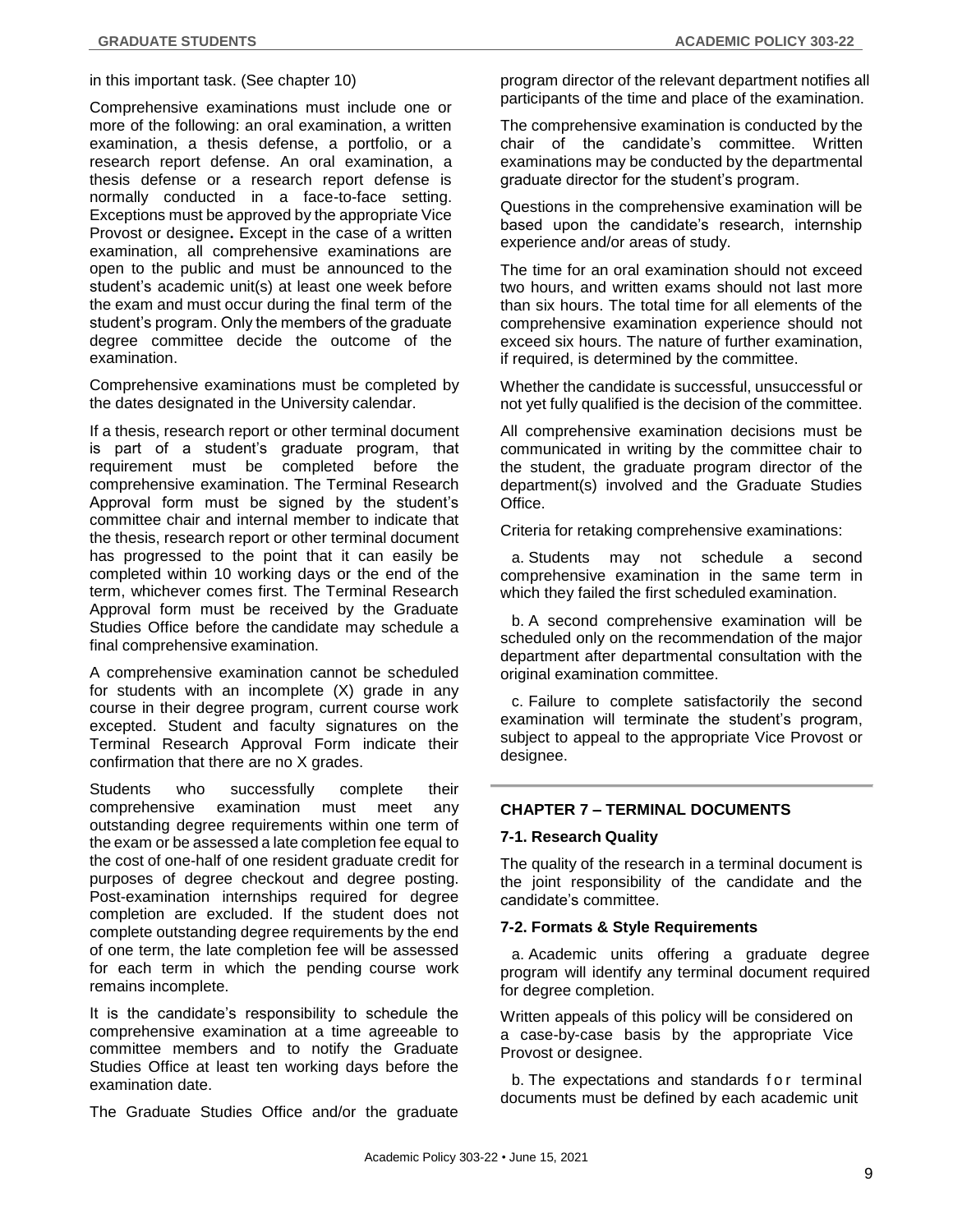and be made publicly available.

c. Candidates for the interdisciplinary degree may use the expectations and standards designated by their major field of study or submit a statement outlining the expectations and standards for their terminal document with their interdisciplinary degree proposal.

# **7-3. Submission of Thesis**

a. Approval to submit the thesis must be obtained by the graduate committee; approval is indicated by the signatures of the graduate committee members on the coversheet of the thesis.

b. A digital copy of the thesis must be submitted for the university files and follow the guidelines set forth by the Graduate Programs Office. Candidates must submit the required digital copy to the Graduate Programs Office within 10 working days after successfully defending the thesis or by the last day of the term, whichever comesfirst.

c. The Graduate Studies Office will forward a digital copy of the thesis to the EWU Library. The Library copy is the official university record of the thesis.

(1) Academic units may require additional printed copies to be submitted to the library and/or department.

(2) Requirements for additional printed copies must be included in the program description.

(3) Candidates are responsible for any fees associated with binding the thesis for inclusion in the library, archive or department.

# **CHAPTER 8 – COMMENCEMENT**

Graduate students who are advanced to degree candidacy and who have completed an application to graduate for the current academic year, or the summer term immediately following June commencement, will be included in the June commencement announcement and invited to be recognized in the ceremony.

# **CHAPTER 9 – GRADUATE SERVICE**

# **APPOINTMENTS**

#### **9-1. General Provisions**

Graduate service appointments are offered by an academic or administrative unit on a competitive basis to students of outstanding promise pursuing their first graduate degree from EWU. Terms of these awards vary but usually include a waiver of tuition and a stipend. These appointments are intended to support students toward degree completion in a

timely manner. Graduate service appointments are offered for at most one academic year at a time and will normally not be offered to any student for more than a total of two academic years or the equivalent number of terms.

Students who resign or withdraw from a graduate service appointment must submit a written resignation or withdrawal notice to their immediate supervisor. Repayment of all or part of the award may be required for failing to provide timely notification of resignation or withdrawal.

#### **9-2. Appointment**

Graduate assistantships are awarded by an instructional or administrative unit (through the unit dean and the appropriate Vice Provost or designee) to students of outstanding promise who are given, under faculty direction, work experiences that engage them in instruction or are in support of scholarly/creative activities. The terms of the award and recommendation of recipients are made by the department or program which supports the award.

### **9-3. Eligibility**

a. Candidates must be admitted to or be admissible to a graduate program.

b. Candidates must have received a bachelor's degree before the beginning of the graduate service appointment.

#### **9-4. Duties**

The department/program will provide quality work experiences that further the professional development of the graduate student (not work involving the student's own research or clerical work). Graduate assistants can be given, under faculty direction, principal responsibility for instruction of the equivalent of one four- or five- quarter credit hour lower division course each term of their appointment. Other assignment possibilities include leading classroom discussion groups and teaching laboratory sections. Graduate assistants given principal responsibility for instruction must receive instruction in teaching. Graduate assistant positions must be directly related to a student's graduate studies.

# **9-5. Work / Course Loads**

a. To qualify for a tuition waiver, a graduate assistant must work an average of 20 hours a week. Additional information about graduate assistant hours is contained in EWU Policy 407-01 (Temporary Employees).

b. Work and study loads are to be arranged to allow normal progress toward completion of the graduate degree.

c. Graduate assistants are expected to carry course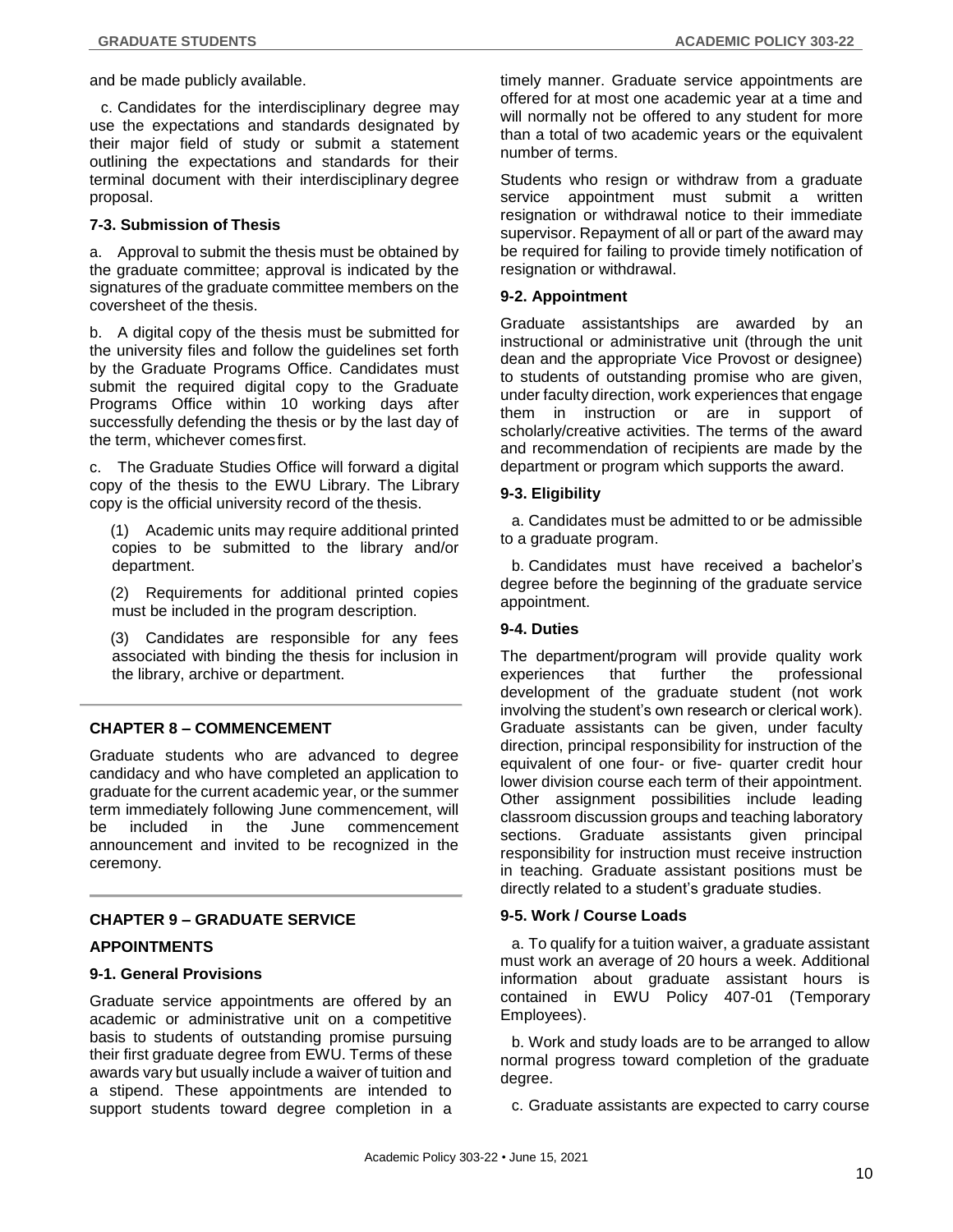loads of 10 to 12 credits per term.

#### **9-6. Other Terms of Appointment**

All other terms of GSA appointment, such as background checks, reporting hours, sick leave, discipline, and termination are contained in EWU Policy 407-01 (Temporary Employment).

# **9-7. Termination**

a. Graduate Service Appointees may be terminated for adequate cause.

b. Adequate cause for termination of a graduate service appointment includes failing to meet the academic probation policy or failing to satisfactorily perform duties.

c. A person terminated for adequate cause may be required to repay all or part of the award he/she has received.

### **9-8. Record Keeping**

Graduate service appointees must have on record in the Graduate Studies Office a signed copy of the award letter accepting the terms of the appointment/award.

# **CHAPTER 10 – GAC REPRESENTATIVE**

Graduate Degree Committees consist of three voting members including the Graduate Affairs Council Representative.

a. The Graduate Affairs Council Representative (GACR) should be familiar with examination procedures as described in the Graduate Catalog and the Graduate Affairs Council Policies.

b. The GACR represents the Graduate Affairs Council (GAC) and the Faculty in maintaining the tradition of the "open examination." The product (the candidate, along with thesis, research report or special area knowledge) is on display for all to see. The GACR's presence on the committee insures that various departments can see what other departments are doing to the mutual benefit of all.

c. The GACR is a full member of the Graduate Degree Committee. As such, the GACR needs to receive the terminal research document two weeks before the comprehensive examination and needs to be included when the time and date for the comprehensive examination is set. The GACR may delay scheduling of the comprehensive examination if not given two-week notice.

d. In those instances, when the GACR finds that he/she is unable to keep the commitment to a scheduled final comprehensive examination, we ask that the person assist in identifying a replacement.

e. If the research conducted by the graduate

candidate appears to involve human or animal subjects, it is the responsibility of the GACR to verify that the candidate has obtained Institution Review Board approval of the research protocol. If unable to verify, the GACR is to inform the chair of the candidate's committee.

The GACR acts in behalf of the GAC to assure that the examination is conducted seriously and fairly. It is the responsibility of the GACR to report irregularities or concerns about the examination to the appropriate Vice Provost or designee.

g. In case there is strong disagreement between the other two members on whether the student passes or fails the examination, or on what should be done for further evaluation, the GACR shall work to resolve the issue. A decision about passing or failing the examination can be delayed until agreement can be reached. Reports of serious conflicts within committees should be conveyed to the appropriate Vice Provost or designee, who can usually cite precedents and provide assistance.

# **APPENDIX A – INTERDISCIPLINARY STUDIES PROGRAM**

Interdisciplinary study programs, using existing offerings from qualified departments, may be arranged with the guidance and approval of the Appropriate Vice Provost or designee and the student's interdisciplinary graduate committee.

The student's interdisciplinary graduate committee will consist of two or three graduate faculty members representing the disciplines with at least 15 credits in the program and will be chaired by a graduate faculty member from one of the fields represented who has the appropriate background to advise the student on the proposed interdisciplinary research.

The Interdisciplinary Program Review Committee (IPRC) will review each interdisciplinary study program proposal and will recommend that the Appropriate Vice Provost or designee approve or reject the proposal. Rejected proposals may be appealed to the Appropriate Vice Provost or designee.

The assignment of Master of Arts or Master of Science to the interdisciplinary degree will follow the major field's (most credits) degree type designation.

# **Admission**

Students applying for admission to a Master of Arts or Master of Science interdisciplinary degree program must follow the procedures for general admission to Graduate Studies. In addition, admission to an interdisciplinary graduate degree program requires an approved program proposal with signatures of the faculty who have agreed to serve as advisors. The